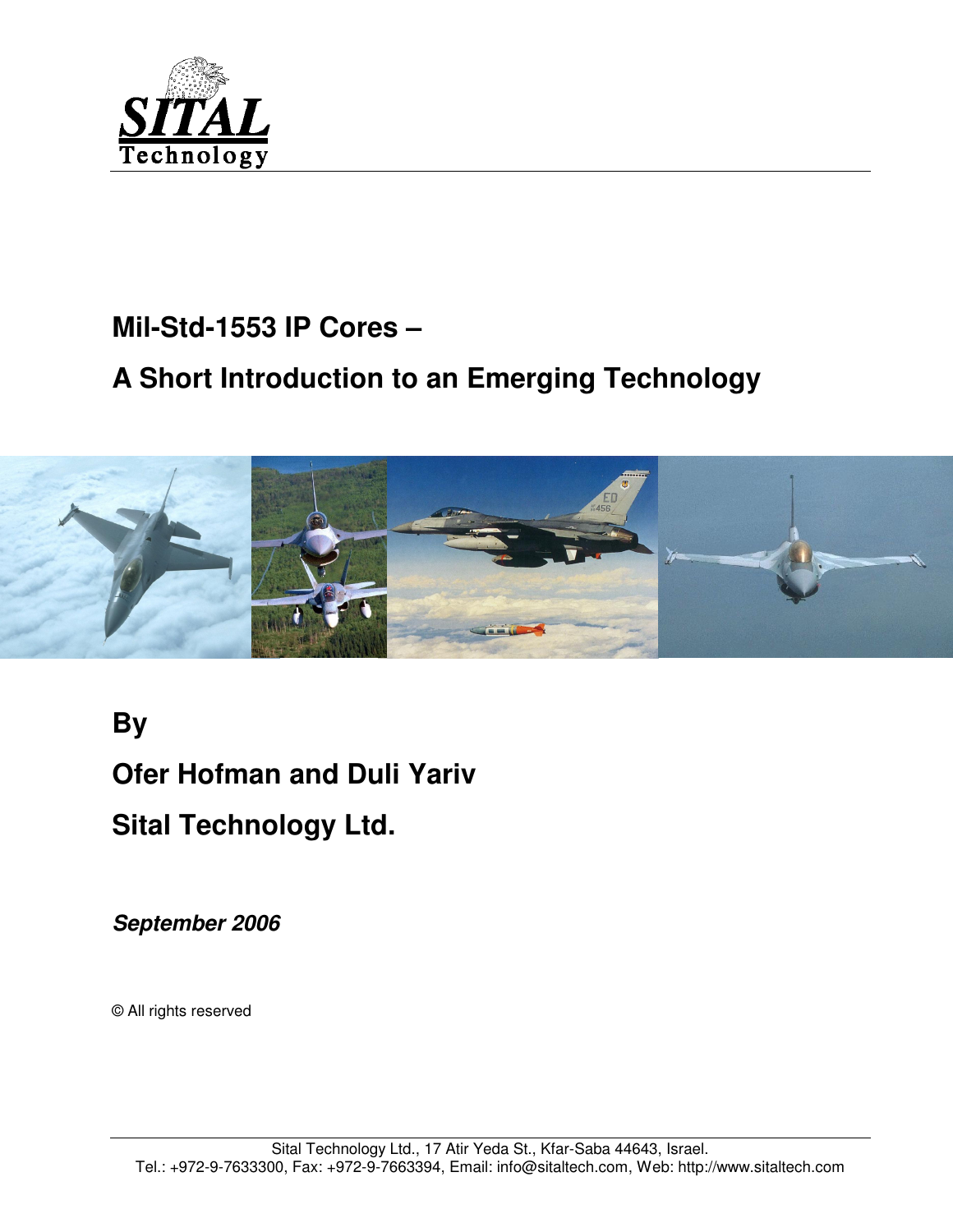

# **The Old Days**

Mil-Std-1553 was released in August 1973, and was first used in the F-16 fighter plane. Back then, a full 1553 Bus Controller (BC) + Remote Terminal (RT) design spread across 3 cards filled up with military grade TTL family components (54LSXX). The design was usually based on micro code for control and state-of-the-art logic for designing the 1553 decoder.

In the '80s, ICs (integrated Circuits) for 1553 decoder encoder emerged, and 1553 was reduced to a single card with less TTL devices and higher complexity ICs dedicated to specific functions.



At the beginning of the `90s, companies started to develop

Gate Array ASICs (Architecture Specific ICs) and got a single chip that would handle the entire digital portion of the 1553 card. On the other hand, the analogue transceiver was also condensed from discrete devices into a single module, usually metal case and quite big.

The next step was for specialized companies such as DDC, Aeroflex NHI and others, to integrate the digital and the analogue parts into a single module and later on to a single mixed signal chip.

These single mixed signal ICs take bigger parts of the market in the last few years.

The last emerging technology in 1553 is the availability of MIL-STD-1553 IP (Intellectual Properties) cores. The IP cores integrate with other user logic into an FPGA (Field Programmable Gate Array). The FPGAs can be programmed to perform any digital circuit by means of loading the net-list of components into them. In most recent cards, FPGAs serve many tasks and are widespread.

The IP cores solution thus incorporates a part of an FPGA and an analogue transceiver.

## **Why to Use IP Cores**

#### **Advantages of IP Cores**

There are a few reasons to prefer an IP core over an off the shelf 1553 ICs:

#### **Eliminate Problems Related to Single Source**

Unfortunately, the current situation is that all of the suppliers of 1553 ICs have their unique interface and functionality. This fact makes it hard, or practically impossible to change provider of 1553 ICs, because it would require a re-design of card and software.

It also makes the fabrication of 1553 cards to be locked to a single vendor of 1553 ICs, which may create difficulties such as low availability, delays in deliveries, high pricing, etc.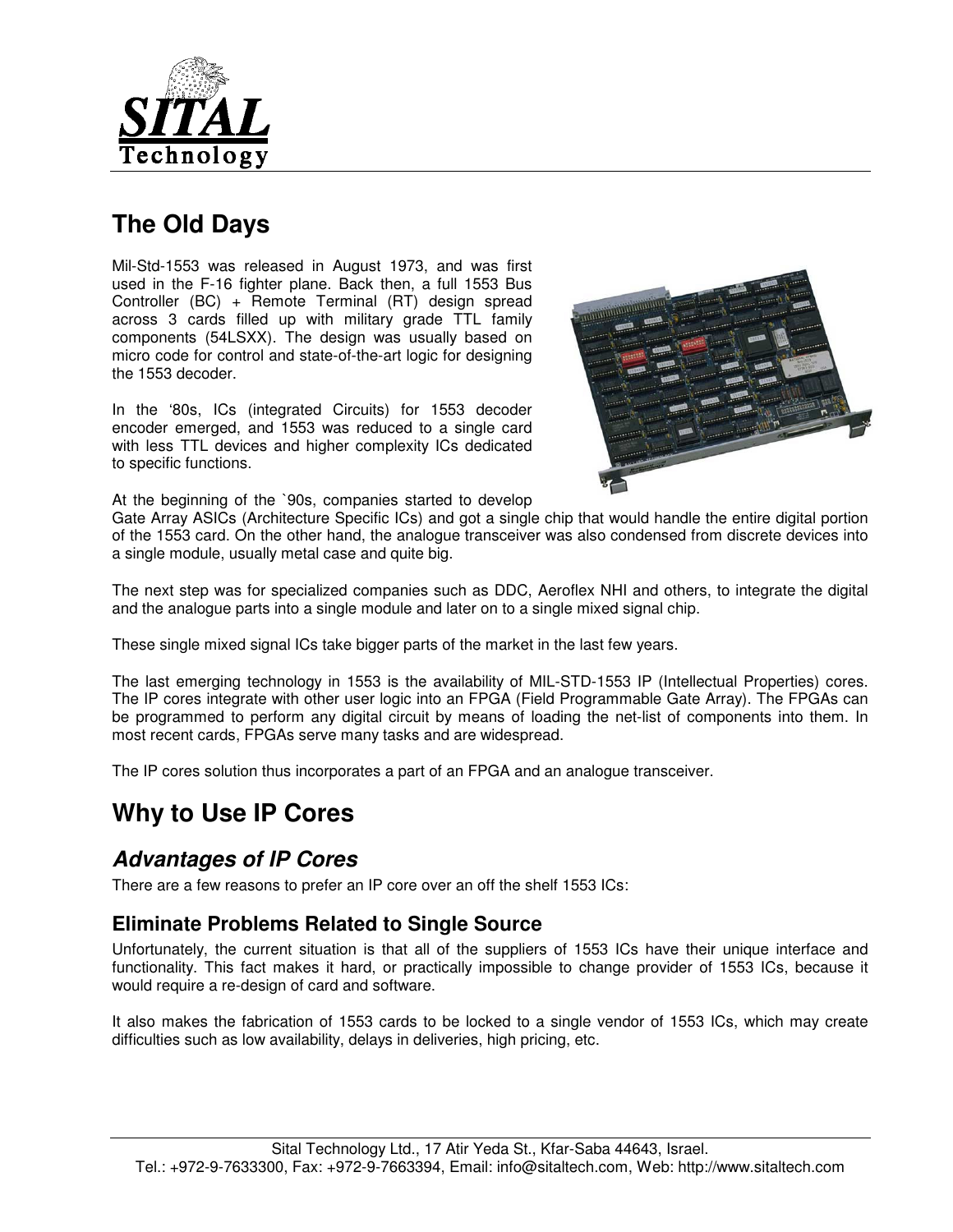

An IP core does not suffer from this problem. Once the IP core is licensed to a customer, there is no supply chain involved. The customer integrates the IP core in the form of EDIF net-list into the FPGA, and therefore there are no delays in production.

FPGAs also provide full flexibility in designing different interfaces and features into the IP Core, so that the customer can select a different vendor of 1553 IP Core and continue to use the same interface and features.

#### **Small Footprint**

Assuming an FPGA already exists on the card for other tasks, adding an IP core to it does not require any additional ICs on the card. The IP core might consume 2 to 15% of a common FPGA, thus would not impact its size. All that is needed on the card is the analogue transceiver interfacing with the FPGA. The analogue transceiver is much smaller than a dedicated 1553 IC, and has less number of pins.

Smaller footprint also contributes to extending the MTBF (Mean Time Between Failures) thus improving reliability.

#### **Lower Price**

Assuming the FPGA exists anyway, the price per 1553 node, now comprises only of the analogue transceiver and the IP core use-license. Since there are many suppliers for analogue transceiver, its price is competitive, and along with the use-license can deliver more than 50% reduction in 1553 node price for moderate quantities.

IP use-license price is more flexible than an IC prices since ICs combines both the IP assets of the IC producer and costs of manufacturing, shipping and stocking. Since these ICs are digital + analogue mixed signal ICs, their NRE (Non-Recurring Expense) costs are much higher than digital ICs.

#### **Flexibility**

Once a 1553 IC is soldered to the card, this card is limited to the 1553 functions of that IC. With an IP core, the 1553 can be enhanced, modified, or replaced by other IP cores. For example, if the card serves as an RT (Remote Terminal) in one project, it can be reused in another project as a BC (Bus Controller) by simply changing the FPGA load file.

Due to integration and reduction of size for example, a single box can do the work of two RTs. An IP core can be thus upgraded to a multi-RT core instead of a single RT core. Area of core in the FPGA would rise from 5 % to 7%… This is impossible with an IC.

An even more extreme example would be to change the 1553 IP function with a different protocol that uses the same 1553 transceivers, such as PP194 (F16 stores bus), or monitor H009 bus (F15 bus), or ARINC 708 (Weather RADAR data).

A supplier of an Avionic product containing a 1553 node would want to target its product to as many air planes and avionic systems as possible. When developing the 1553 node on a card and placing a 1553 IC, the supplier nails himself to those systems that were tested, no commitment to proper functionality in untested systems. IP core is flexible. If a new requirement arises in a future system, the core could be enhanced to meet these new requirements in a number of weeks, or in some cases – even days, compared with the need to replace the 1553 IC and the design of the card.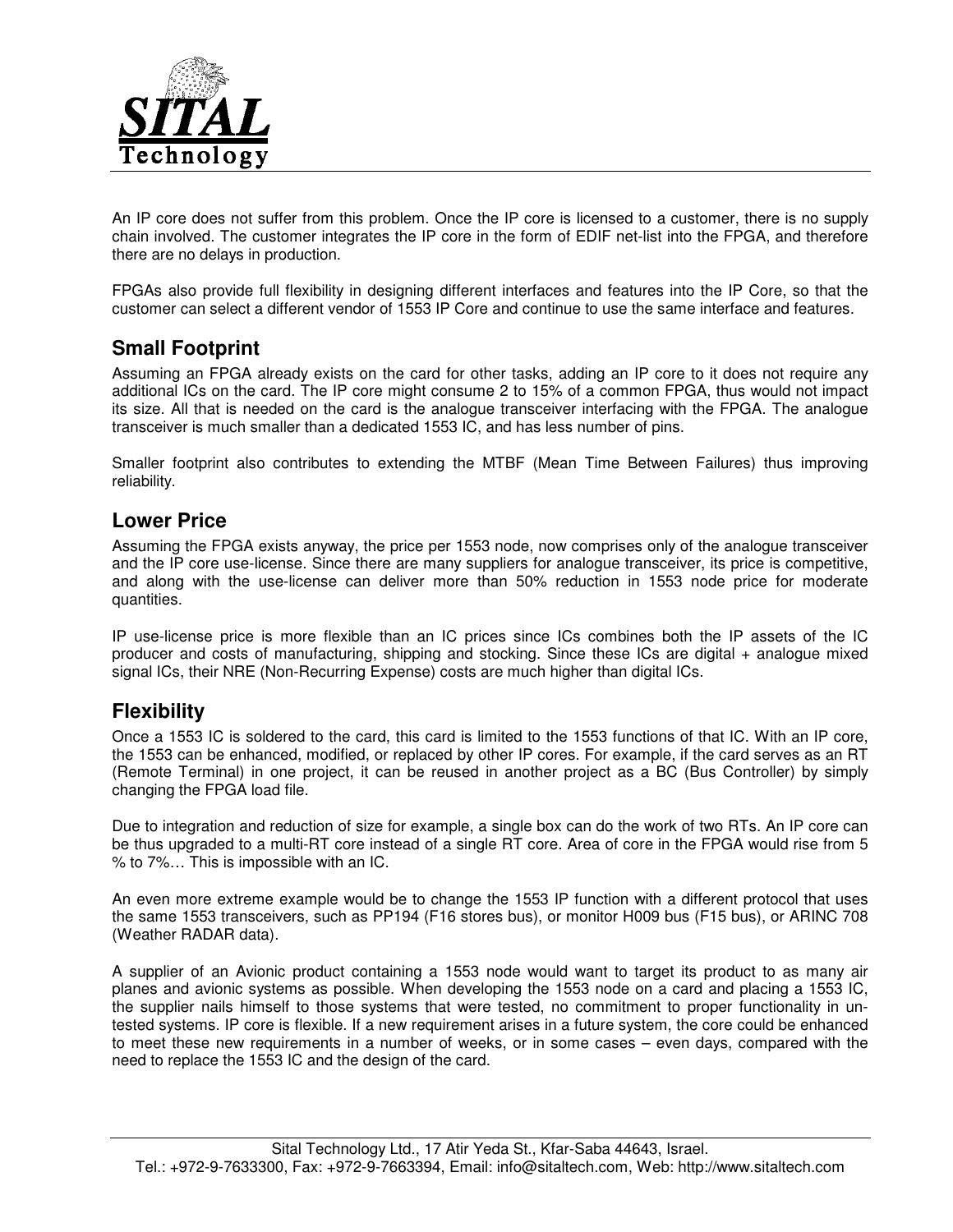

The IP core can be targeted for many FPGA technologies and Vendors to produce a net-list.

The IP core net-list can be generated and supplied for many FPGA technologies.

### **Easy Evaluation**

IP cores samples can be supplied within a couple of hours from the time a customer expressed his interest in the core. These samples could be a limited version of the core such that it would perform 95% of the functions required of the core. The customer can check simulations, integrate the limited IP core, and test its behavior in lab. No commitment is needed from the customer, and no money exchange is required for the supply of the limited net-list.

#### **Pricing**

IP cores are delivered as net-lists for an FPGA. These are computer files. No hardware is needed to exchange hands when delivering the IP core.

1553 ICs have to be fabricated, stocked and shipped. Fabrication and shipping costs are minimum price for the ICs. So IP cores and ICs start their pricing from different starting points, with a great advantage to IP cores.

### **Emerging Needs**

#### **Case study: General purpose, 4 channel 1553 PMC card.**

With four 1553 ICs this card is very crowded.

With a single FPGA running a PCI core, and four transceivers there is more room. Further more, if implemented in an FPGA, on each one of the channels, multiple RTs and a BC can be programmed. So this PMC card can now serve for a specific example 2 BCs and 7 RTs all located on 4 physical busses.

This type of flexibility is needed today by system providers and is only available with the use of IP cores.

### **Case study: "Tails Code Key".**

Sital Technology patented "Tails Code Key" technology. "Tails Code Key" is an algorithm that allows a 1553 node to pinpoint a bus problem somewhere in the bus topology. A coupler malfunction, a wire disconnects, or a connector imposes resistance, these problems hurt 1553 bus from achieving its mission. Locating these problems in an aircraft with miles of wires is a technical nightmare. "Tail Code Key" reports the distance in feet or meters where the problem is located, even if it had happened for a very short time during flight.

All BC and MT (monitor) IP cores from Sital Technology would be upgraded to include "Tails Code Key" technology.

These kinds of features are emerging as system complexity rises over time. IP cores are fit for these changes, with ICs lagging behind.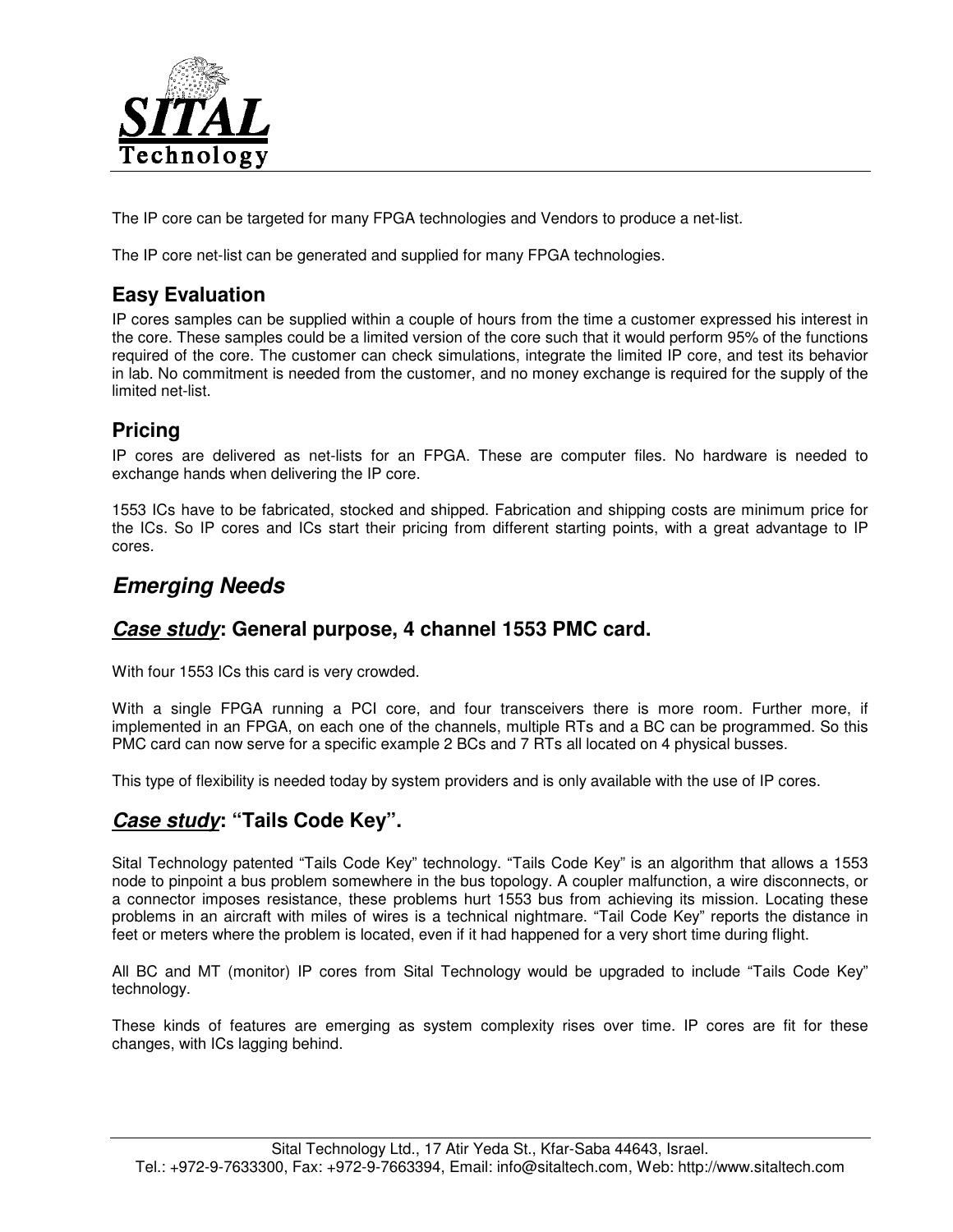

# **Requirements from IP Cores**

#### **1553 Validation**

Like any other Mil-Std-1553 devices, IP cores are not exceptional in the requirement to pass the full 1553 validation test.

#### **Support All FPGA Vendors and Families**

It is expected that IP cores would fit any FPGA vendor and family. FPGA families range between general purpose FPGAs and FPGAs with specific characteristics such as RAD-Hard, low power, non-volatile, high memory volume and a like. Customers select their FPGA device based on these characteristics and IP vendors should be able to supply net-lists for all vendors.

The VHDL source code from which the net-list is produced should be vendor independent in its code style to support all FPGA families.

#### **Small Size**

As discussed before, one of the advantages of IP cores over ICs is the fact that IP cores can be resided within an FPGA that performs other functions as well. Therefore the IP core must utilize small space from the FPGA.

#### **Support Any Clock Frequency**

Within the FPGA it is desired that there would be as less as possible clock domains. Multiple clock domains may cause overhead in FPGA design, or in some cases bad data read/write cycles. It is important, therefore, that the IP core would support a clock frequency that is already available at the card anyway, such as PCI (66MHz).

#### **Simple Integration**

Since IP cores become a part of the FPGA design, it is expected that the 1553 IP core would integrate easily into the design. That means that the core should support simple interface and be provided with all documentation along with a simulation test bench in HDL code. The supplied test bench should include a 1553 signal generator, a transceiver model for connecting as many IP cores as needed. A proper test bench simulation would involve data flow validation from the 1553 bus to the IP core, to the user code in the FPGA and back through the IP core to the 1553 bus.

#### **Flexible Interface**

Being a very flexible solution, IP cores can be designed to have compatible interface and functionality with existing 1553 IC. This compatibility allows for two types of IP core:

**Obsolescence replacement** – Since 1553 bus has been in use for more than 25 years, many companies provided 1553 ICs. These companies either seized to exist or discontinued their product lines. However customer products that use these ICs and are still being distributed need a replacement for these obsolescence devices. IP cores can be modified to replace these ICs. Specialized daughter boards can fit the FPGAs on the same footprint of the discontinued IC. No software or card modification is typically required from customer card.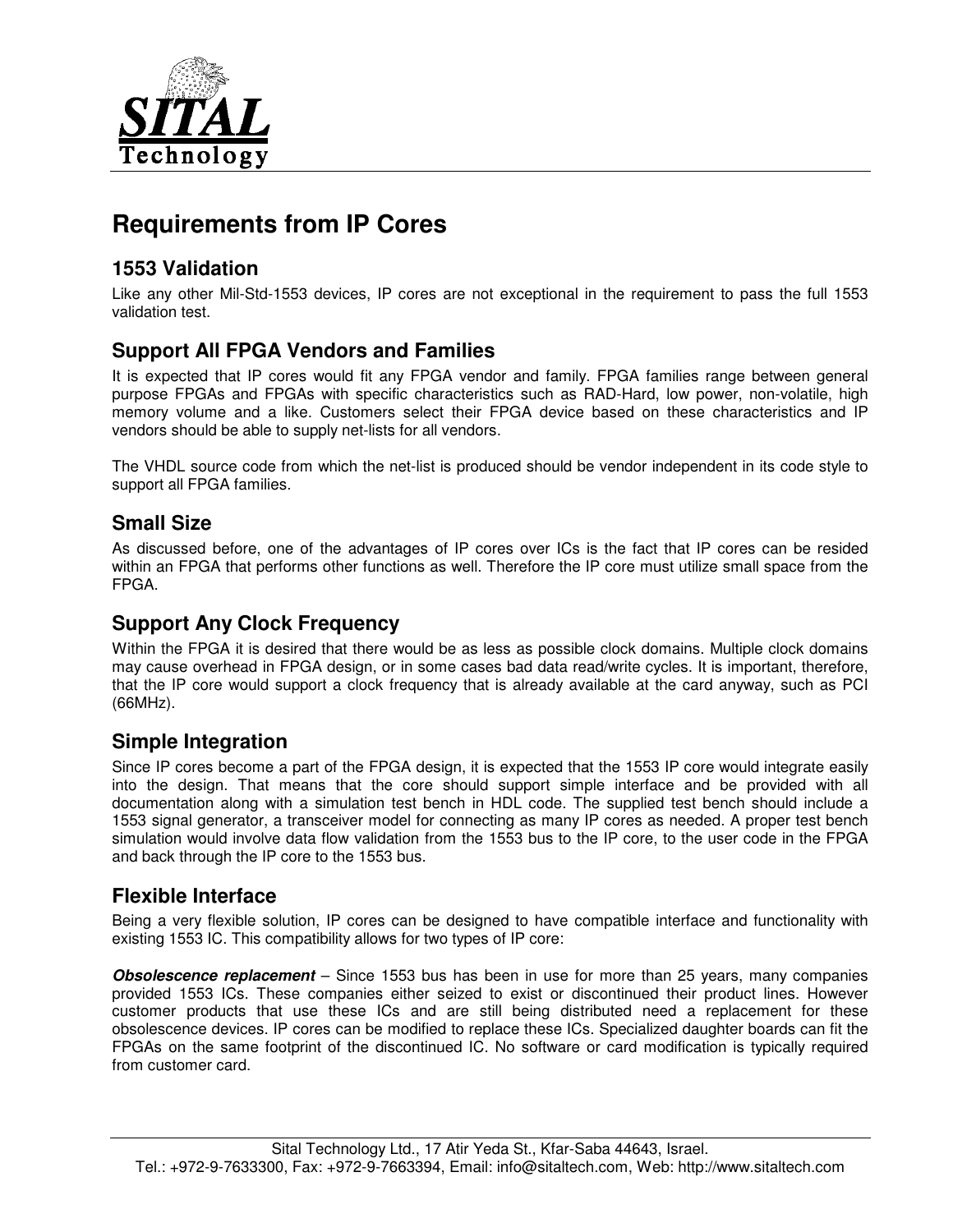

**Second source IP cores** – No need to wait for ICs to become obsolete! IP cores can provide IC replacement for existing ICs offering the variety of advantages listed above. Sital Technology provides a  $2^{nd}$  source, reduced price for the popular mini-ACE IC chip by  $DDC<sup>1</sup>$ .

## **Sital's 1553 IP Cores**

Sital's BRM1553D and RT1553FE IP Cores are suitable for any Mil-Std-1553 implementation.

The BRM1553D core incorporates a backend logic that arranges the messages in a predefined memory structure, which simplifies the interface between the 1553 bus and the local CPU. It can act as a full replacement (2nd source) for DDC enhanced mini-Ace\* devices as the data is arranged in the same way.



-

The RT1553FE IP Core is suitable for small

and simple Mil-Std-1553 implementations, where no CPU is present or required or where relatively short messages are sent over the bus. The core is particularly useful in space applications, obsolete replacement designs and simple applications.

The main benefits of Sital's IP cores are:

- Small FPGA area utilization
- Supports any even clock frequency
- Modular architecture allowing flexible implementations
- Provided with full verification environment
- Passed full RT validation testing by 3rd party
- Based on vendor and technology independent VHDL code

Sital also offers a design service for replacing obsolete ICs. For example, this service was practiced with a customer, who wanted to re-design an obsolete IC developed by the customer in 1991, and was out of production in 1998. Renewed orders for customer product required the development of a pin-to-pin replacement for the obsolete IC.

### **Where Are Sital's IP Cores Being Used**

Sital Technology's Mil-Std-1553 IP Cores are in use in several places. Please find below A short description of several projects that are using the IP cores:

<sup>1</sup> "DDC" and "mini-ACE" are registered trademark of Data Device Corporation Inc.